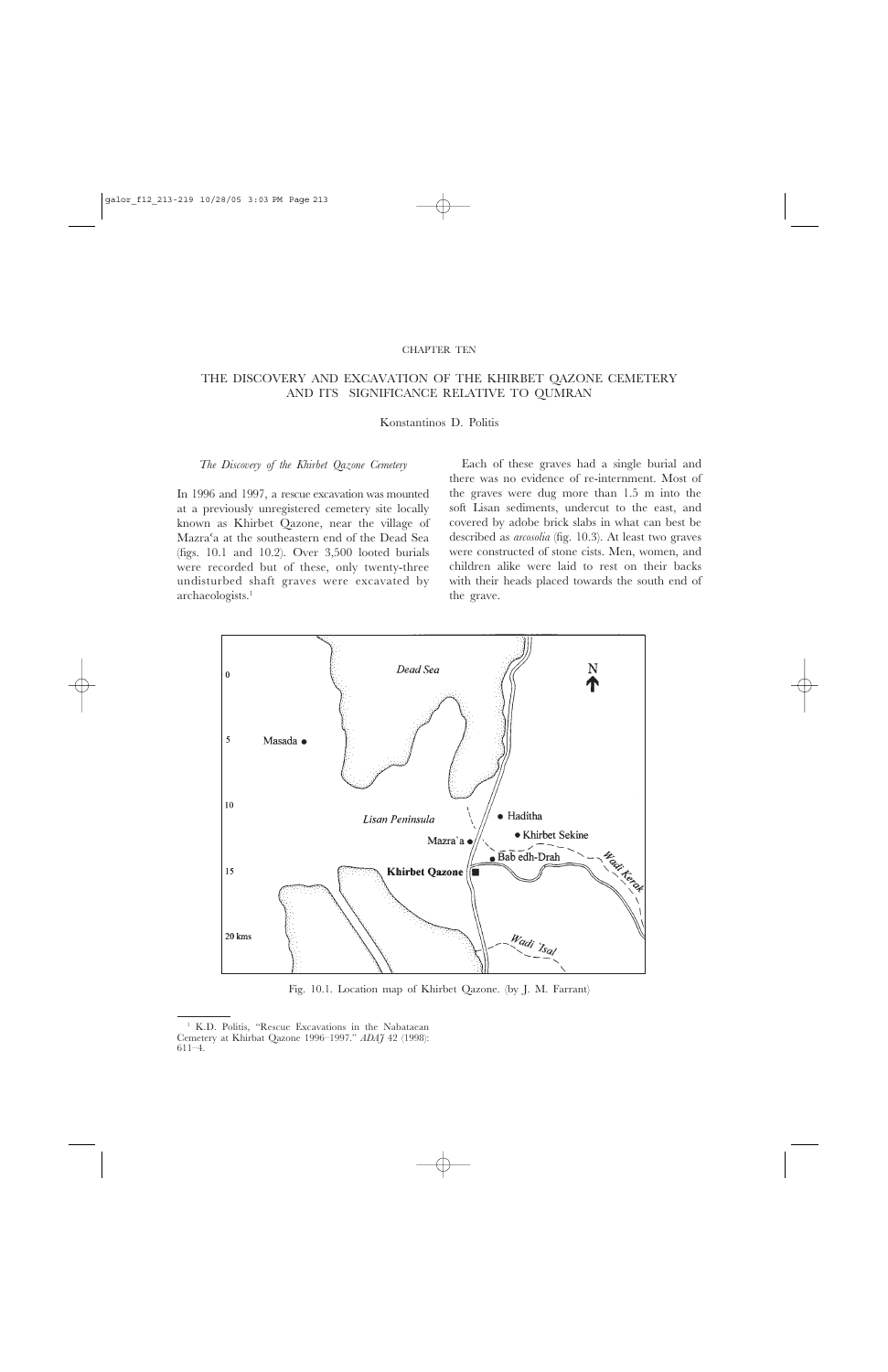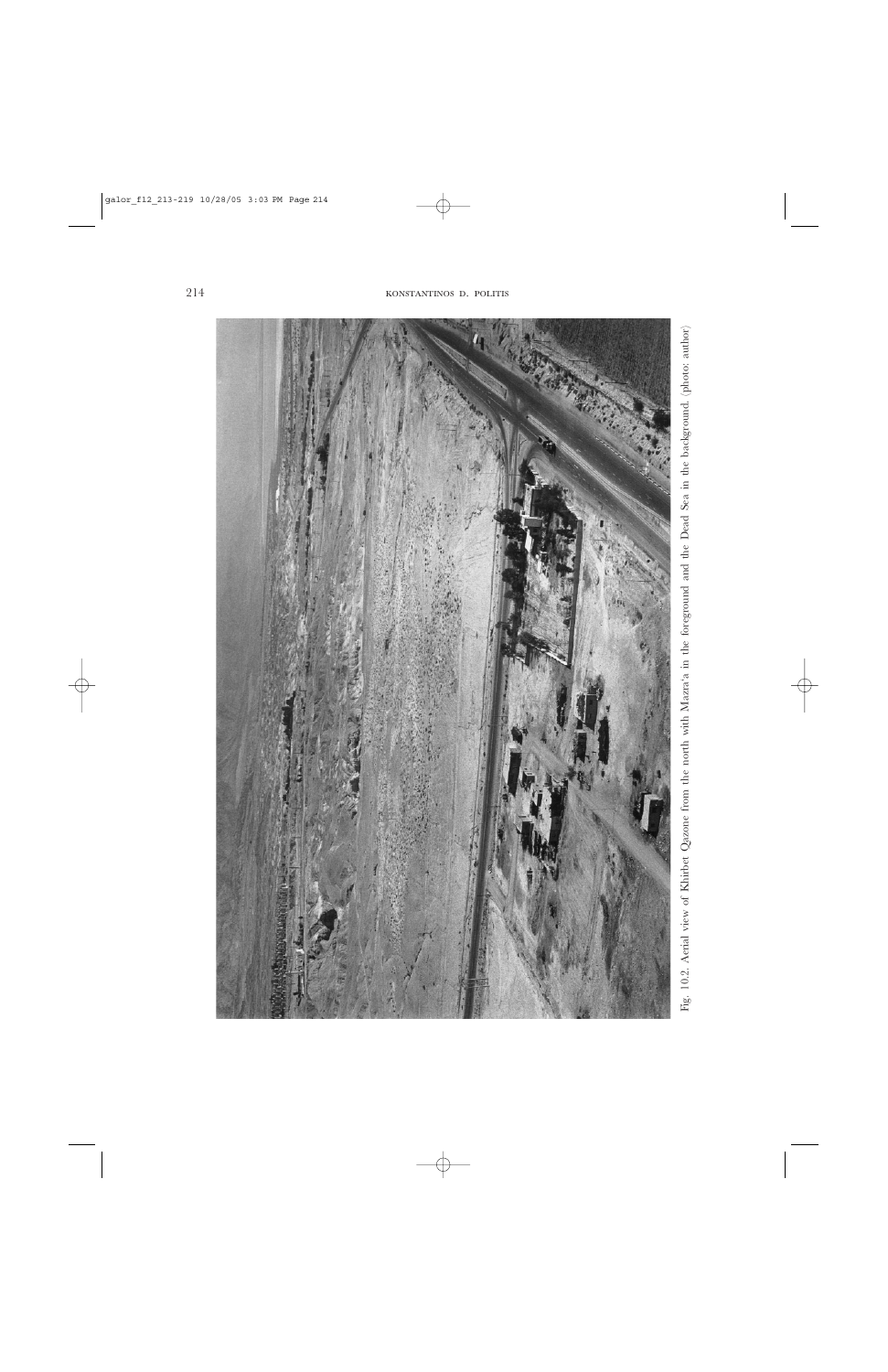

Fig. 10.3. Section of the shaft grave N1 at Khirbet Qazone, which was characteristically undercut to the east and covered by adobe brick slabs. (by J.M. Farrant after C. Pickersgill)

The arid conditions of the soil into which the burial shafts at Khirbet Qazone were cut and the nearly airtight construction of the arcosoliam desiccated many of the bodies, resulting in the survival of skin, hair, and even internal organs. Some of these bodies were wrapped in leather and textile material (fig. 10.4). The leather hides were specifically made into shrouds, which were stitched together, decorated, and sometimes painted in red. The textiles, on the other hand, consisted mostly of reused Graeco-Roman-style mantles and tunics. One of the best-preserved bodies from Khirbet Qazone, which was confiscated from an antiquities dealer in 1997, is now at Yarmuk University in Irbid, Jordan.2 The "mummy," as it is erroneously named, is actually the body of an adult male wrapped in the remnants of three or four textile layers, at least one of which has been identified as a Roman-period tunic.

Although local tomb-robbers claimed to have found jewellery, glass vessels, small wooden boxes,

<sup>2</sup> K.D. Politis, "Rescuing Khirbet Qazone: The Struggle to Save a Unique Nabataean Cemetery." *Minerva* 13 (2002): 27. and inscribed papyri in the graves at Khirbet Qazone, only a few of the burials which were legally excavated contained such grave goods. Adornments found include iron bracelets; copper and silver torcs and earrings; gold earrings and bracelets; beads; and a very worn scarab. A wooden staff, a pair of sandals, and a laurel wreath were discovered in the grave of an adult male. All of these objects relate to the late Roman period.

From surface collections made at Khirbet Qazone, more metalwork was found together with pottery and glass fragments belonging to the first to early third centuries C.E. Broken ceramic Nabataean painted bowls, plates, and drinking vessels scattered around the cemetery may be interpreted as remnants of funerary meals, a common Nabataean religious practice.3 Other pottery finds include a spouted filter jug of cream-coloured ware that may be a second-century C.E. Mesopo-tamian import, as well as several pieces of eastern terra sigillata. No evidence of domestic storage jars was found.

<sup>3</sup> J.F. Healey, "Death in the West Semitic Texts: Ugarit

and Nabataea." In: *Archaeology of Death in the Ancient Near East*. Oxbow Monograph 51 (Edited by S. Campbell and A. Green; Oxford: Oxbow Books), 188–91.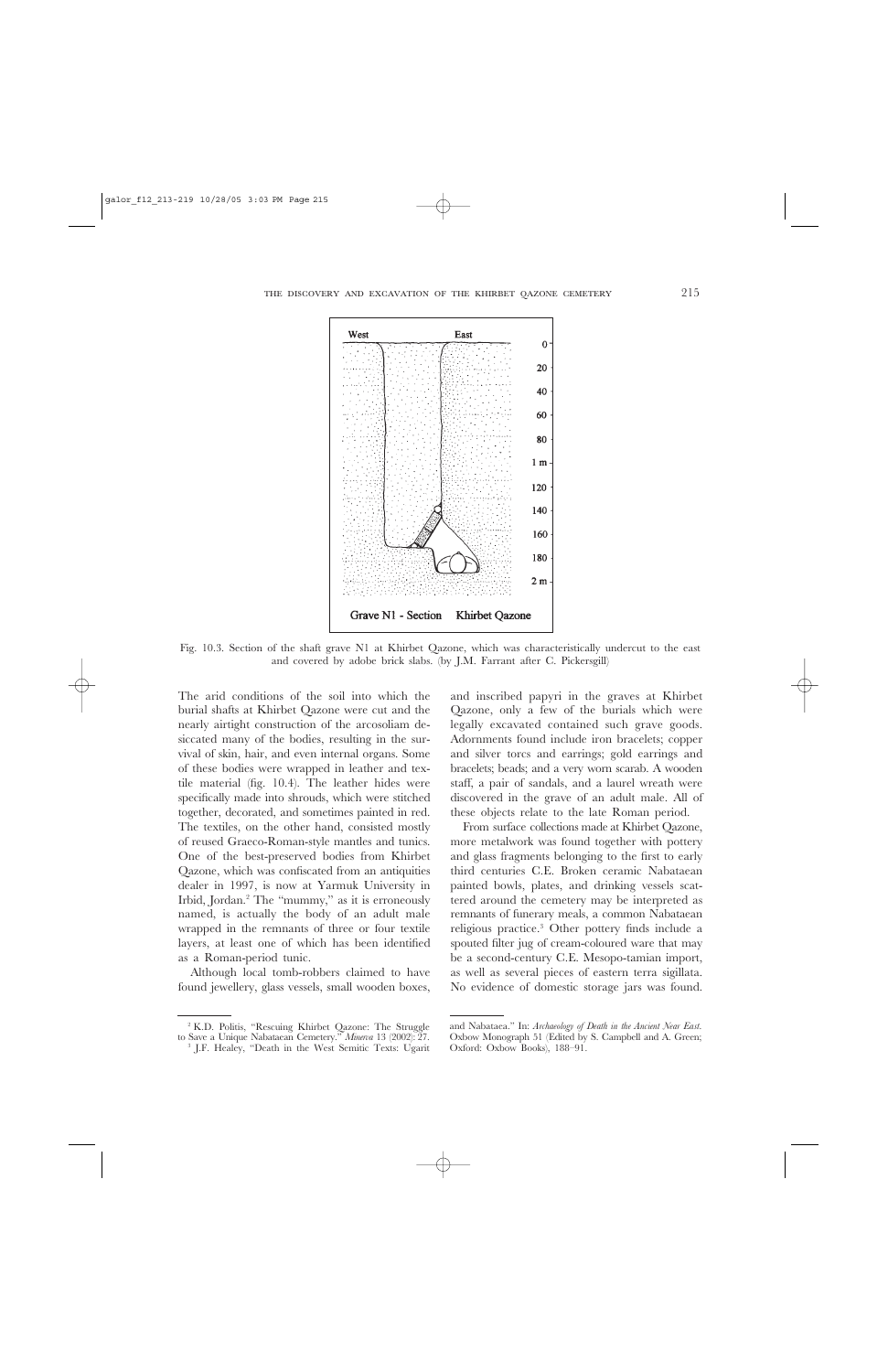

Fig. 10.4. Burial A1 from Khirbet Qazone with textiles wrapped around the body. (photo. T. Springett)

Four "Dushara" *betyls* and/or *nefesh* stelae (fig. 10.5) recovered from looted tombs are similar to ones found at Petra.<sup>4</sup> Such aniconical depictions of deities are characteristic of the Nabataean religion.5 One funerary stele was inscribed in Greek, AYCENH H KALH [*Afseni*, the pretty girl] (fig. 10.6). The use of the Greek language during the first to third centuries C.E. in Nabataea was not unusual as it was the lingua franca of the eastern Roman Empire. One of two (privately owned) papyri inscribed in Greek, which were found by tomb-robbers at Khirbet Qazone, is signed with a Nabataean name and refers to land-ownership.6 No evidence of Aramaic or Hebrew texts or symbols which would indicate the presence of Jews was found at the site.

Perhaps the most exciting finds at Khirbet Qazone were the unusually well preserved textiles, many of which are virtually complete. At least fifty-

seven identifiable textile garments have now been recovered from the site, dating between the first and early third centuries C.E.7 Most are characteristic sleeveless Roman tunics with a purple-colored stripe running down the garments from either side of the neck opening or rectangular Greek mantles decorated with four symmetrically-placed colored motifs, usually gamma-shaped. Similar textiles have been found at the Cave of Letters in the Judaean Desert and at Dura Europos on the Euphrates River. Wall paintings in the synagogue at Dura Europos depict such garments, as do the painted portraits of Graeco-Egyptian men and wo-men found at Fayyum in Egypt. As exciting and rare as these finds may be, they do not characterize a specific ethnic group nor can they be attributed to a particular religious affiliation; they simply reflect the popular clothing styles of the period.

<sup>4</sup> F. Zayadine, "Recent Excavations at Petra (1979–81)." *ADAJ* 26 (1982): 366, pl. CXXI.1.

<sup>5</sup> J.F. Healey, *The Religion of the Nabataeans: A Conspectus*. Religions in the Graeco-Roman World 136 (Leiden: Brill, 2001),185–9.

<sup>6</sup> J. Gascou, "Unités administratives locales et fonctionnaires romaines: Les données des nouveaux papyrus du Moyen Euphrate et d'Arabie: La pétition de Bostra (P. Bostra 1; 29 mai 260)." In: *Lokale Autonomie und römische Ordnungsmacht*

*in den kaiserzeitlichen Provinzen vom 1. bis 3. Jahrhundert*. Schriften des Historischen Kollegs, Kolloquien 42 (Edited by W. Eck; Munich: Oldenbourg), 61–73.

H. Granger-Taylor, "The Textiles from Khirbet Qazone ( Jordan)." In: *Archéologie des textiles des origines au Ve siècle. Actes du colloque de Lattes, Octobre 1999*. Instrumentum 14 (Edited by D. Cardon and M. Feugère (Montagnac: Éditions Monique Mergoil, 2000), 151, pl. 2, figs. 4 and 9.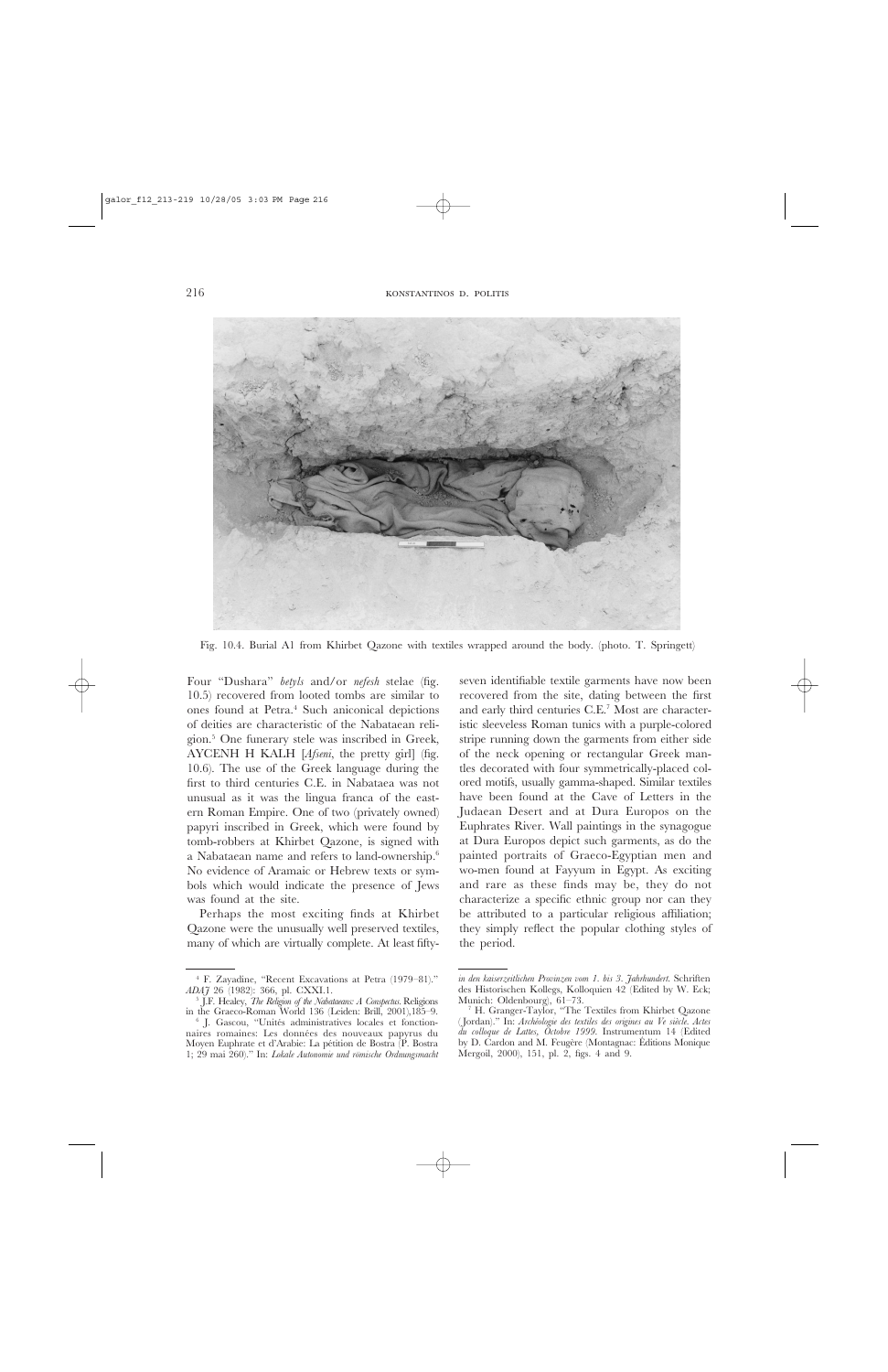

Fig. 10.5. "Dushara" *betyl/nefest* stele (reg. no. KQ 2) from Khirbet Qazone. (photo: T. Springett)



Fig. 10.6. Funerary stele (reg. no. KQ 5) inscribed in Greek from Khirbet Qazone. (photo: T. Springett)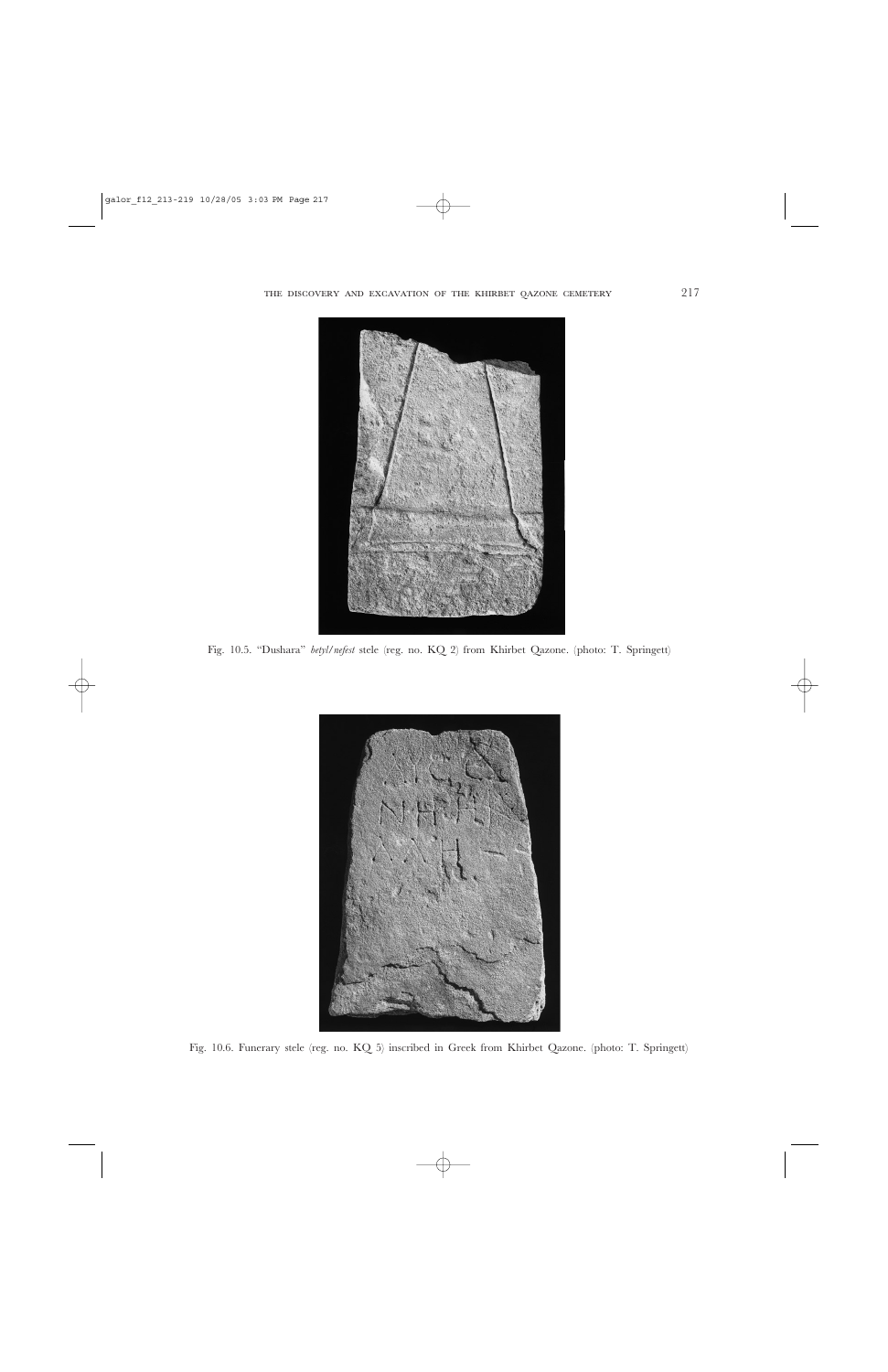## *Khirbet Qazone in Context*

The importance of Khirbet Qazone is understandable considering its proximity to Masada, which is about 16 km to its west, across the Lisan peninsula. The remnants of the medieval Islamic town of Mazra'a are located immediately to the north of the Khirbet Qazone cemetery, by the Wadi Kerak (figs. 1, 2). Various first to third century C.E. pottery sherds have been found there, which may indicate the location of the Nabatean settlement associated with the cemetery. Further north, at 'Ain Sekine and at Haditha, two more settlement sites with adjacent cemeteries can be found.<sup>8</sup> These can now be identified as the two communities associated with the harbour of Mahoza/ Maoza (Haditha, which lies nearest to the Dead Sea) and Mazra'a (Khirbet Qazone/Mazra'a) in the Zo'ara region, as mentioned in the Babatha papyri from the Cave of Letters.9

The ancient writers Diodorus Siculus, Strabo, and Josephus described Nabataean communities as living by the Dead Sea. They flourished by trading in the rich natural resources of the area, such as bitumen, salt, balsam, dates, and sulphur. $10$ Considering that there was no ancient road running along the southeastern section of the Dead Sea shore, a port would have been essential for such trade. No port facility (such as that of Callirrhoe/ 'Ain ez-Zara' on the northeastern shore) has yet been discovered. This is probably because it has been buried by eroding wadi sediments, compounded by the receding Dead Sea shoreline. There is no doubt, though, on the basis of historical sources as well as archaeological finds, that there were close communications across the waters of the Dead Sea by boats during the first to third centuries C.E. The depiction of two such vessels laden with goods on the sixth century mosaic floor-map at Madaba graphically provides good evidence of this trade link. In this context, the people of Khirbet Qazone would have participated in the greater Dead Sea community, reflecting various common traits and habits.

## *Khirbet Qazone and Its Relationship to Qumran*

The question of Khirbet Qazone's similarity with Qumran is crucial in interpreting the nature of the communities, or community, which lived there. Considering the infamous status of the established and much-studied site of Qumran, it is not surprising that scholars would be keen to fit the new discoveries at Khirbet Qazone into this context.

The controversy focuses on the deep shaft graves with single in arcosolia-sealed burials, once thought to be exclusively characteristic of graves at Qumran.<sup>11</sup> This burial type was originally attributed to adult males belonging to the Jewish Essene sect, but recent investigations have revealed a more complicated scenario; some of the skeletons unearthed at Qumran were revealed to be of women and children.12 Furthermore, the complex at Qumran is more typical of a large Roman-period manor house or farmstead rather than religious buildings or simple dwellings inhabited by ascetic Essenes.<sup>13</sup> Similar 'Qumran-type' burials found at Beit Safafa near Jerusalem have also been attributed to Jews.14 But, since "most of the graves had no small finds," there was no other evidence to assign ethnicity or a specific religion to them. However, the lack of grave goods cannot be used as negative evidence as only forty-one burials were excavated by archaeologists.

The survey and excavation of Khirbet Qazone has revealed over 3,500 "Qumran-type" burials that are similarly dated, but here the majority belong to ordinary women and children, largely characterised as Nabataean.15 Similar burials,

<sup>8</sup> K.D. Politis and H. Granger-Taylor, "Nabataeans on the Dead Sea Littoral." In: *Petra Rediscovered: Lost City of the Nabataean Kingdom* (Edited by G. Markoe; New York: Harry N. Abrams in association with the Cincinnati Art Museum, 2003), 110–12 [111].

<sup>9</sup> G.W. Bowersock, Roman Arabia (Cambridge, Mass.: Harvard University Press, 1983), 76–89.

<sup>&</sup>lt;sup>10</sup> See Joseph Patrich in this volume; see also J. Zangenberg, "Opening Up Our View: Khirbet Qumran in a Regional Perspective." In: *Religion and Society in Roman Palestine: Old Problems and New Approaches* (Edited by D.R. Edwards; New York and London: Routledge, 2004), 170–87.

<sup>11</sup> H. Shanks, "Who Lies Here? Jordan Tombs Match Those at Qumran." *BAR* 25/5 (1999): 130–6; J. Zangenberg, "The 'Final Farewell': A Necessary Paradigm Shift in the Interpretation of the Qumran Cemetery." QC 8 (1999): 213–8.

<sup>&</sup>lt;sup>12</sup> Y. Hirschfeld, "Early Roman Manor Houses in Judaea and the Site of Khirbet Qumran." *JNES* 57 (1998): 161–89.

<sup>13</sup> Hirschfeld 1998: 187–9.

<sup>14</sup> B. Zissu, "'Qumran Type' Graves in Jerusalem: Archaeological Evidence of an Essene Community?" *DSD* 5 (1998): 158–71.

<sup>15</sup> Politis 1998: 611–4.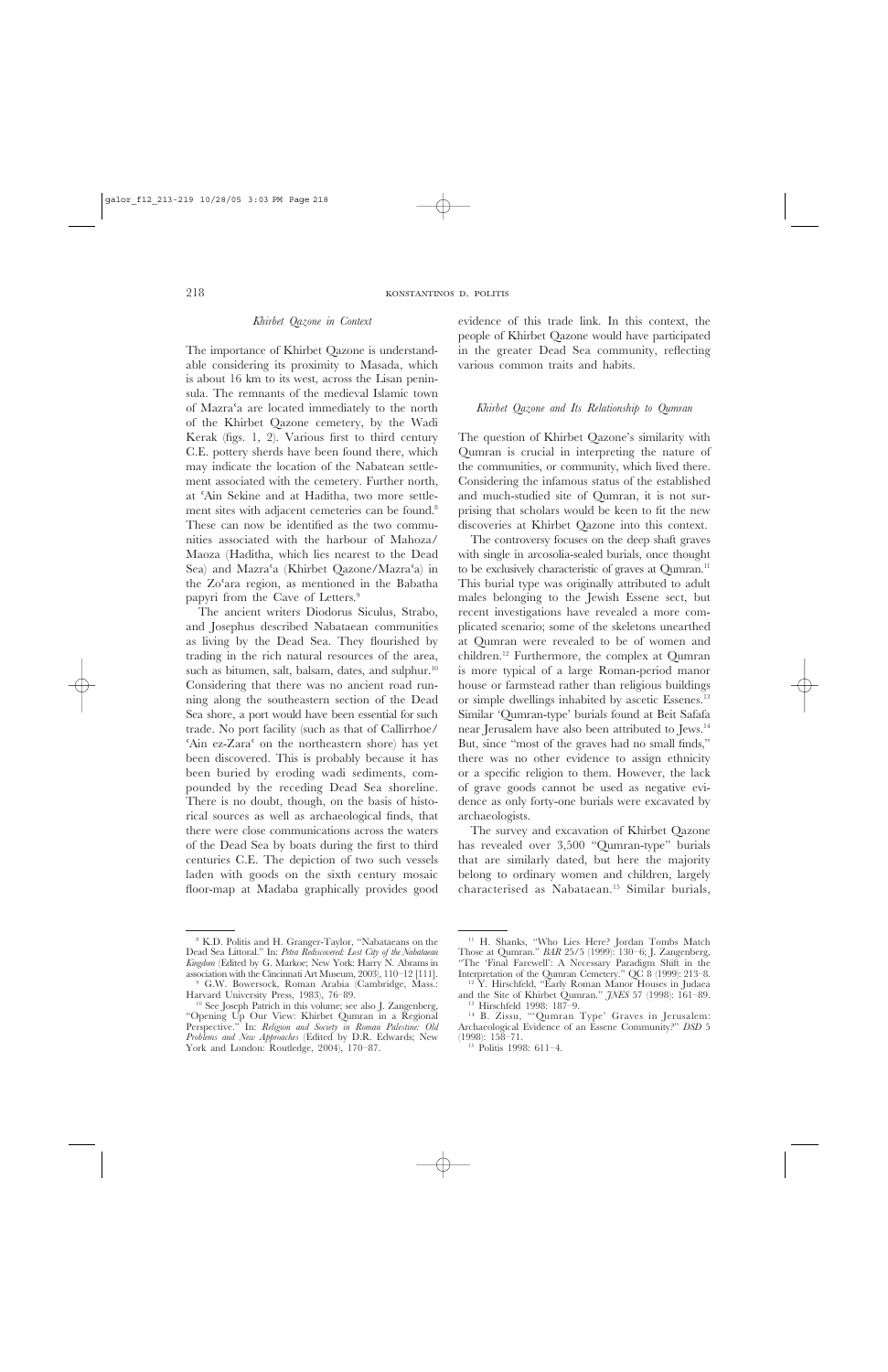opened by tomb robbers, have also been found at the cemetery adjacent to the 'Ain Sekine settlement site (mentioned above) and further south, at Feifa.16 So, what conclusions can be drawn from the "Qumran-type" burials in general and the site of Qumran in particular?

First, single shaft burials are not only very common at Petra and elsewhere in Nabataea, but can also be found at sites west of the Dead Sea, such as 'Ain el-Ghuweir and Hiam es-Sagha.17 Second, the variety of burial types in Qumran, as well as at Beit Safafa, argues against one single "Qumrantype" burial at these "Jewish-Essene' sites. Clearly, shaft burials can neither be attributed to any particular ethnic group nor be used to identify a specific religious practice.

What can be more realistically asserted, is the widespread use of deep shaft graves during the first to third centuries C.E. in the Dead Sea area and its environs. There were other cultural affinities between the Dead Sea communities, such as language (Aramaic together with Greek were the linguae francae of the area), dress, architecture, and luxury items. The Babatha archives tell us of the peaceful coexistence between Jews and Nabataeans in the area. Recent archaeological excavations at 'En Gedi and 'Ain Feshkha on the western shores of the Dead Sea have verified historical sources attesting to a thriving balsam industry shared by these two groups.18 Certainly, trade of this and other commodities would have lead to various intercommunal influences, among which, apparently, were shaft burials. Even intermarriage between the two groups at the highest level was acceptable. A good example of this is King Herod the Great, whose father was Jewish and mother was Nabataean.

The question of to whom the shaft burial-type should be attributed is significant in terms of identity. It is not immediately apparent that they belong to Essenes or even Jews, for that matter.<sup>19</sup> In fact, they are not exclusive to any ethnic or religious group. Therefore, shaft burials should be viewed as a feature of the multicultural society prevalent in the Dead Sea area during later Roman Empire.

<sup>&</sup>lt;sup>16</sup> See Politis and Granger-Taylor 2003, 110.

<sup>17</sup> Shanks 1999: 76; Zissu 1998.

<sup>&</sup>lt;sup>18</sup> See Yizhar Hirschfeld and Joseph Patrich in this volume. <sup>19</sup> Zangenberg 1999: 214.